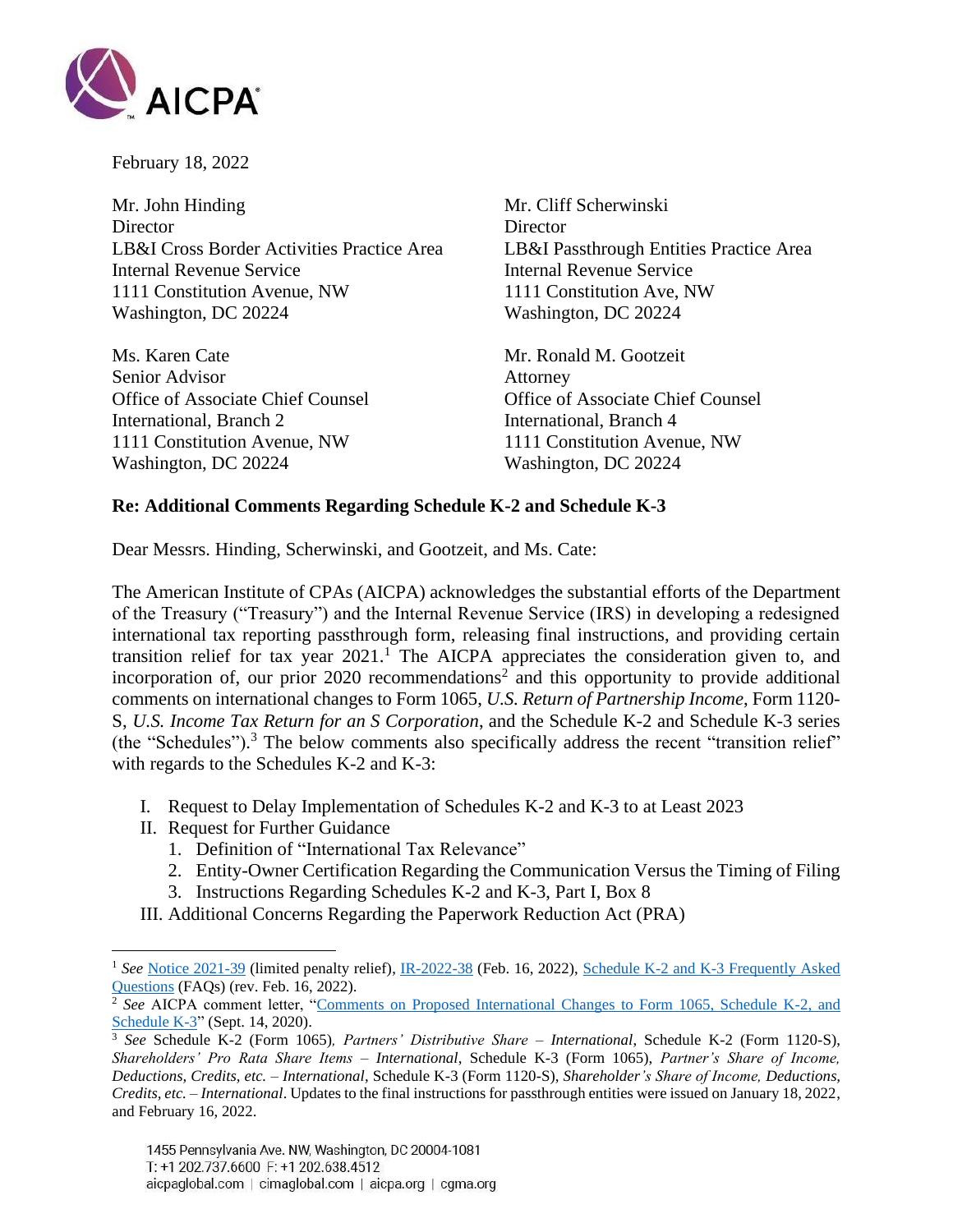Mr. John Hinding Mr. Cliff Scherwinski Ms. Karen Cate Mr. Ronald M. Gootzeit February 18, 2022 Page 2 of 8

### **Specific Comments**

# **I. Request to Delay Implementation of Schedules K-2 and K-3 to at Least 2023**

The AICPA appreciates the importance of IRS's foreign passthrough reporting requirements. Filing complete and accurate returns are essential elements to a well-functioning and voluntary tax system. The Schedules K-2 and K-3 Frequently Asked Questions  $(FAQs)^4$  and IR-2022-38<sup>5</sup> raise additional questions,<sup>6</sup> and appears counterproductive to the goals of filing a complete and accurate return and standardizing international reporting. Further modifying the applicable scope of the new Schedules amidst tax filing season leaves the tax system confused and in disarray.

## Recommendation

The AICPA urges the IRS to delay implementation of the Schedules K-2 and K-3 to 2023 (the 2022 tax year filing season). If the IRS is not prepared to electronically accept the new Schedules K-2 and K-3 in time for the 2023 initial filing dates of these Schedules, the filing requirement should apply for tax years beginning after the date the IRS and software providers are able to properly provide and process the new Schedules in an electronic format.<sup>7</sup>

Delay is essential until e-filings can be accepted and uncertainty regarding taxpayer filing obligations is resolved. Further, the AICPA recommends no assessment of penalties against partnerships or S corporations for failing to file or failing to timely provide Schedules K-2 and K-3 for the 2021 tax year.<sup>8</sup> The 2022 filing season has commenced and the IRS as well as taxpayers are still unclear on *who must file the required Schedules*.

### Analysis

A streamlined and expanded reporting tool of complex matters through fiscally transparent entities was undeniably necessary. The AICPA appreciates the stated intent of the IRS to "provide certain additional transition relief for this year from the Schedule K-2 and K-3 reporting for certain domestic partnerships and S corporations with no foreign activities, foreign partners or shareholders, and without knowledge of partner or shareholder need for information on items of international relevance."<sup>9</sup>

<sup>4</sup> [Updated](https://www.irs.gov/businesses/schedules-k2-and-k3-frequently-asked-questions-forms-1065-1120s-and-8865) February 16, 2022.

<sup>&</sup>lt;sup>5</sup> [Issued](https://www.irs.gov/newsroom/irs-provides-further-details-on-additional-relief-for-certain-partnerships-preparing-schedules-k-2-and-k-3-for-2021) February 16, 2022.

<sup>6</sup> For example, the "know or reason to know" standard regarding indirect partners included in FAQ 15 is inconsistent under current statutes and guidance (e.g.*,* section 6031). Additionally, FAQ 15 lacks a bright-line standard by conflating direct and indirect partner reporting obligations.

If taxpayers are able to and wish to file the Schedules K-2 and K-3, they should not be precluded from doing so.

<sup>8</sup> [Notice 2021-39](https://www.irs.gov/pub/irs-drop/n-21-39.pdf) provided penalty relief for good faith compliance efforts. However, this relief is insufficient given the 2022 updates to the final instructions.

<sup>&</sup>lt;sup>9</sup> [IR-2022-38](https://www.irs.gov/newsroom/irs-provides-further-details-on-additional-relief-for-certain-partnerships-preparing-schedules-k-2-and-k-3-for-2021) (Feb. 16, 2022).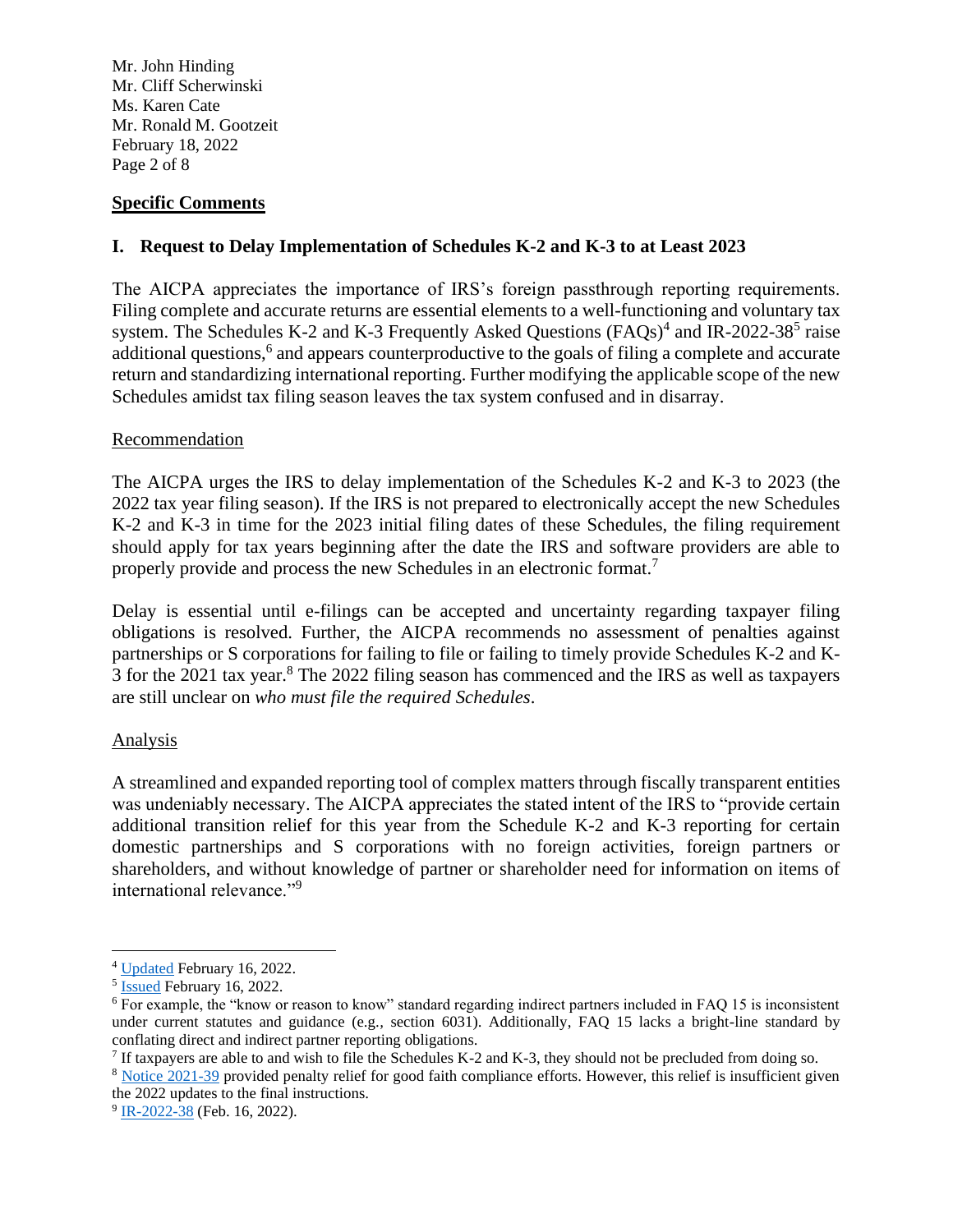Mr. John Hinding Mr. Cliff Scherwinski Ms. Karen Cate Mr. Ronald M. Gootzeit February 18, 2022 Page 3 of 8

Delaying the filing of Schedules K-2 and K-3 until 2023 will provide the IRS with additional time to properly complete the Modernized e-File (MeF) acceptance of these Schedules in XML format and allow the tax professional community to appropriately apply the updated guidance and scope recently announced pertaining to the final instructions ("the Instructions").

Specifically, the January 18, 2022 changes to the Instructions, announced at the start of tax filing season, significantly expanded the applicable scope of the Schedules. The final instructions included only a vague reference to "items of international tax relevance." This belated, specific expansion of the applicable scope does not align with previous understanding based on the final instructions issued in August of 2021. The changes announced on February 16, 2022 further modifying the applicable filing requirements created more confusion and whipsawed taxpayers as to their filing obligations.

The AICPA acknowledges this needed change pertaining to applicable scope; however, the timing of the change is not sufficient for practitioners to become aware of, properly apply, and communicate new requirements to taxpayers. Further, there is not sufficient time for passthrough entities to adapt their processes to comply with this new requirement, where the requested reporting likely will not be available for the 2022 filing season, nor was this expanded applicability contemplated when preparing systems based on the August  $2021$  instructions.<sup>10</sup> The new Schedules K-2 and K-3 are large and complex forms, requiring significant adjustments to taxpayers' processes and documentation.

While tax professionals and taxpayers scramble to properly file based on IRS changes to the Instructions, the IRS simultaneously is not yet positioned to accept filings in a usable or sustainable fashion.<sup>11</sup> Currently, the IRS is unable to accept electronically filed returns containing the Schedules K-2 or K-3 via the MeF System for partnership returns until March 20, 2022, and for S corporations returns until mid-June. These tentatively planned dates are past the original due dates for all passthrough returns, which – given the continual updates regarding applicable scope – will presumptively necessitate filing extensions for significantly more partnership, S corporation, and owners' individual income tax returns than prior years.

An extension of these returns is essential as paper filing is unquestionably an undesirable option.<sup>12</sup> Consequently, the only option to timely file an electronic return is to PDF-attach the new Schedules K-2 and K-3. However, tax software providers and the IRS have technical limitations regarding transmitting PDF files over certain sizes. The PDF attachment option is only feasibly available to certain small passthrough entities that fall within the page and file size limits – and many of these

<sup>&</sup>lt;sup>10</sup> Based on AICPA member feedback, this information will generally not be available due to the abrupt changes.

<sup>&</sup>lt;sup>11</sup> The impetus for the new Schedules was to replace the current international reporting whitepaper statements into a standardized format. However, the delayed XML system cannot yet accept the correct files and tax software providers are equally unable to provide timely updates to correct the previously anticipated Schedules and filing requirements. <sup>12</sup> The IRS's public struggle to manage intake of additional paper mail is well documented. *See, e.g.,* the 2021 National [Taxpayer Advocate Annual Report to Congress](https://www.taxpayeradvocate.irs.gov/reports/2021-annual-report-to-congress/) (Jan. 12, 2022).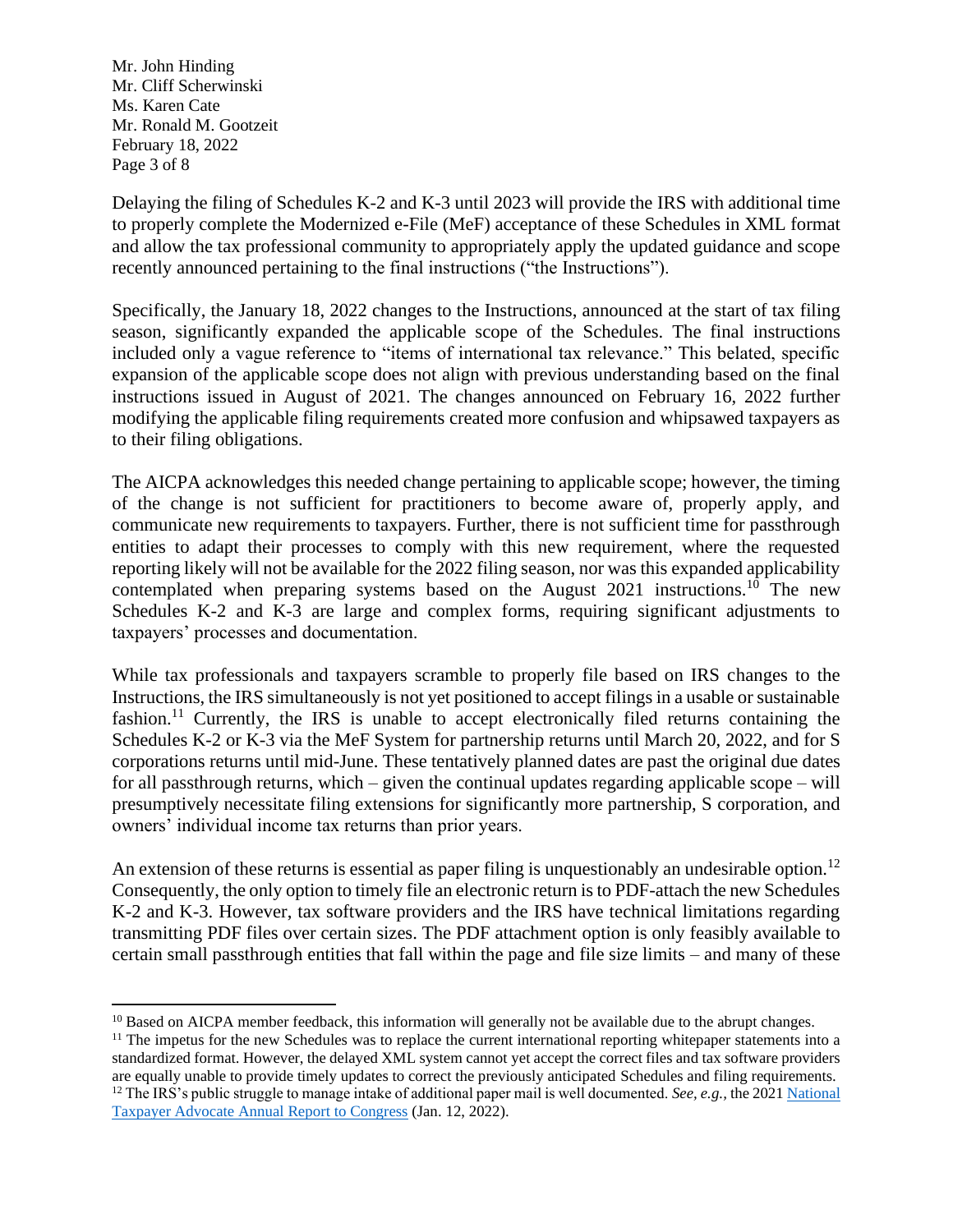Mr. John Hinding Mr. Cliff Scherwinski Ms. Karen Cate Mr. Ronald M. Gootzeit February 18, 2022 Page 4 of 8

small passthrough entities likely did not have a Schedule K-2/K-3 filing requirement prior to the change in the Instructions.

The lack of a timely available MeF filing option for these Schedules in electronic format will cause unnecessary hardship to all affected parties who cannot implement the interim PDF attachment solution. If passthrough entities are pressured or obligated to extend their return filing in order to properly meet the new Schedules K-2 and K-3 requirements, this extension will prevent the individual taxpayers (or passthrough owners) from filing income tax returns by the original due date.<sup>13</sup> Filing extensions will also affect business owners by complicating available lines of credit needed for critical cash flow (due to lack of filed income tax returns for lender substantiation).

A major consequence of not having an MeF option is that the IRS will be tasked with processing unnecessary extensions in addition to the paper-filed returns for those entities who choose not to extend. Furthermore, software providers cannot offer sufficient solutions until after the IRS MeF system is available. At present, most tax software (particularly providers used by smaller passthrough entities) cannot automatically generate the PDF file, which the IRS announced as an acceptable alternative – each affected passthrough return requires additional manual attention to input any missing data, physically attach, and then upload a PDF. This exponentially increases the processing-hours required by the tax system due to the cascading effects on individual returns, tiered structures, and manual review by the IRS.<sup>14</sup>

# **II. Request for Further Guidance**

1. Definition of "International Tax Relevance"

The AICPA recommends that the IRS clarify on page 7 of the Instructions to specify that the exception to filing Form 1116, *Foreign Tax Credit (Individual, Estate, or Trust)*, refers to the requirements provided in section  $904(i).$ <sup>15</sup>

The AICPA appreciates the IRS's exception in the Instructions to filing Schedules K-2 and K-3 for partnerships and S corporations ("entities") with only U.S. sourced income and U.S. individual partners/shareholders ("owners"), where all the owners inform the entities that no Form 1116 is expected to be filed. Specifically, section 904(j) provides that if individuals only have foreignsourced gross income that is qualified passive income, all foreign-source income and foreign taxes are reported on a qualified payee statement. The Instructions should refer to section 904(j) to provide further clarity on the scope of this exception.

<sup>&</sup>lt;sup>13</sup> Individual taxpayers (or passthrough owners) who file by the original due date may be required to amend their returns or file an administrative adjustment request (AAR), thus delaying tax refunds and further exacerbating current IRS backlog issues.

<sup>&</sup>lt;sup>14</sup> This is a "perfect world" assumption where there are no technical issues affecting each of these touch points.

<sup>&</sup>lt;sup>15</sup> Unless otherwise indicated, all section references are to the Internal Revenue Code of 1986 (IRC or "Code"), as amended, or to the Treasury Regulations promulgated thereunder.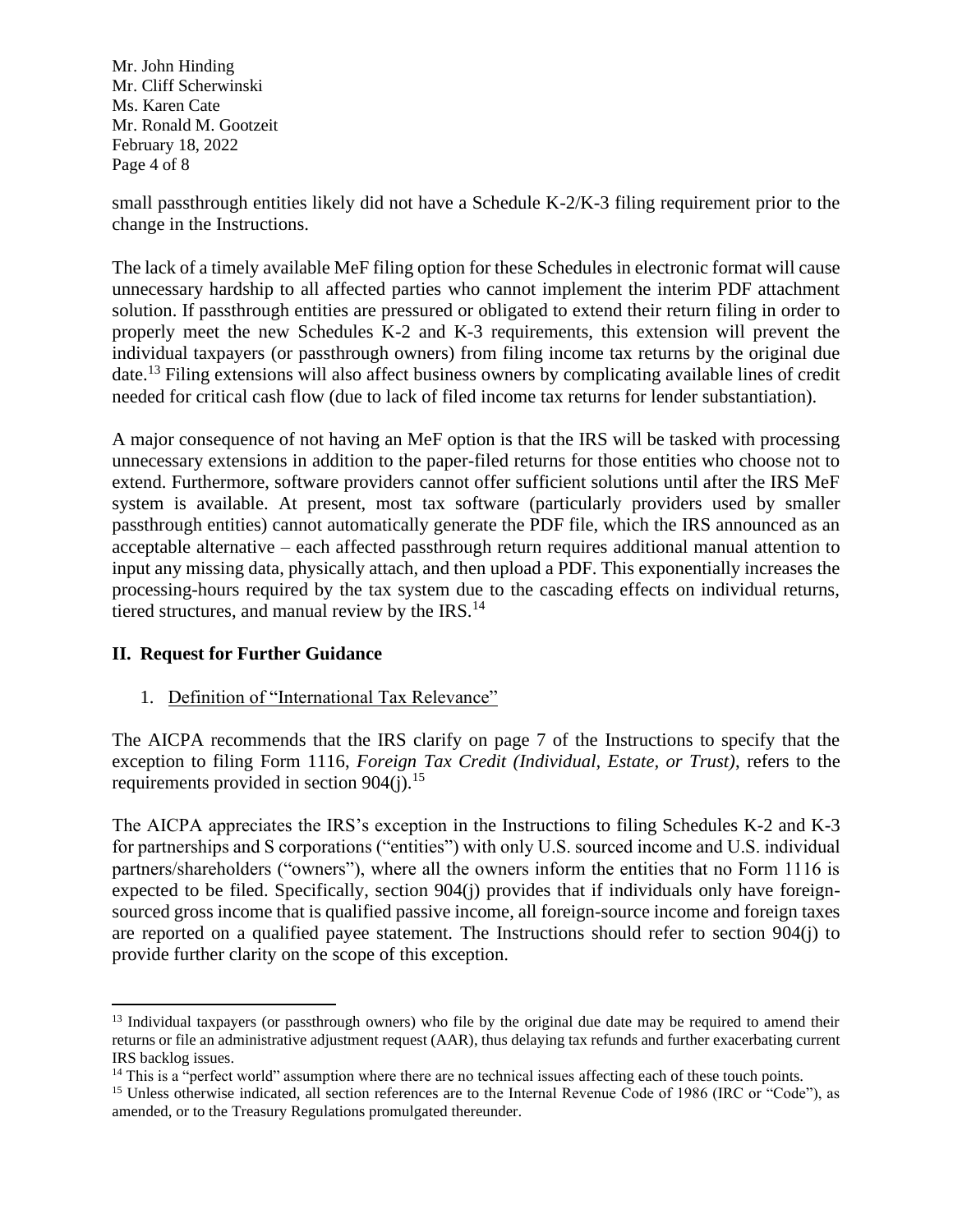Mr. John Hinding Mr. Cliff Scherwinski Ms. Karen Cate Mr. Ronald M. Gootzeit February 18, 2022 Page 5 of 8

For example, this information is reported on the appropriate Form 1099-MISC, *Miscellaneous Income*, Schedule K-1 (Form 1065), *Partner's Share of Income, Deductions, Credits, etc.*, Schedule K-1 (Form 1120-S), *Shareholder's Share of Income, Deductions, Credits, etc.*, Schedule K-3, or other substitute form, and the amount of creditable foreign tax paid or accrued by the individual during the taxable year does not exceed \$300 (\$600 for married filing jointly).

# 2. Entity-Owner Certification Regarding the Communication Versus the Timing of Filing

Timing challenges arise between when owners certify the need for the Schedules to the entity and the entity's receipt of data supporting that certification. Mechanically, Forms 1065 or 1120-S and any required Schedules K-2 and K-3 are filed with the IRS *before* a Form 1040, *U.S. Individual Income Tax Return*, and corresponding Form 1116 would be filed. Additional clarification is needed pertaining to an entity's filing responsibilities in situations where the owner informs the entity of its need for Schedules *after* the respective Form 1065 or 1120-S is already filed.

The AICPA recommends that the Instructions specify whether the entity is required to amend its return or file an administrative adjustment request (AAR) and include Schedules K-2 and K-3 when the entity receives this certification after the entity's tax filing. Additionally, the Instructions should provide whether the entity is then subject to penalties.

For example, brokerage statements are frequently corrected in late March, and may affect the owner's previous expectations regarding the need to file a Form 1116. In those situations, the taxpayer's duty to inform the entity of its change in informational needs is unclear.

# 3. Instructions Regarding Schedules K-2 and K-3, Part I, Box 8

The AICPA recommends that the IRS clarify the Instructions, Part I, Box 8 with respect to required attachments. The instructions for Form 5471, *Information Return of U.S. Persons with Respect to Certain Foreign Corporations*, provide that a person may file Form 5471 and the applicable schedules for other persons who have the same filing requirement, and the filing is considered a joint information return.

Generally, to satisfy this filing obligation, the person on whose behalf the Form 5471 is filed must attach a statement to the person's tax return indicating that the person's filing requirement with respect to the foreign corporation has or will be satisfied ("Alternative Filing"). The IRS's postrelease change to the Instructions requires a passthrough entity to check Part I, Box 8 and attach any Forms 5471 to its Schedules K-2 and K-3 if another person filed on behalf of the passthrough entity in addition to two other provided specific fact patterns. However, the Schedule K-3 attachment is not required if the passthrough entity knows or has reason to know that its direct owner (and any indirect owner) does not need the information on Form 5471 ("General Exception"). Unnecessarily attaching the Form 5471 compounds the problem of e-filing via PDF attachments for software programs with attachment size limitations.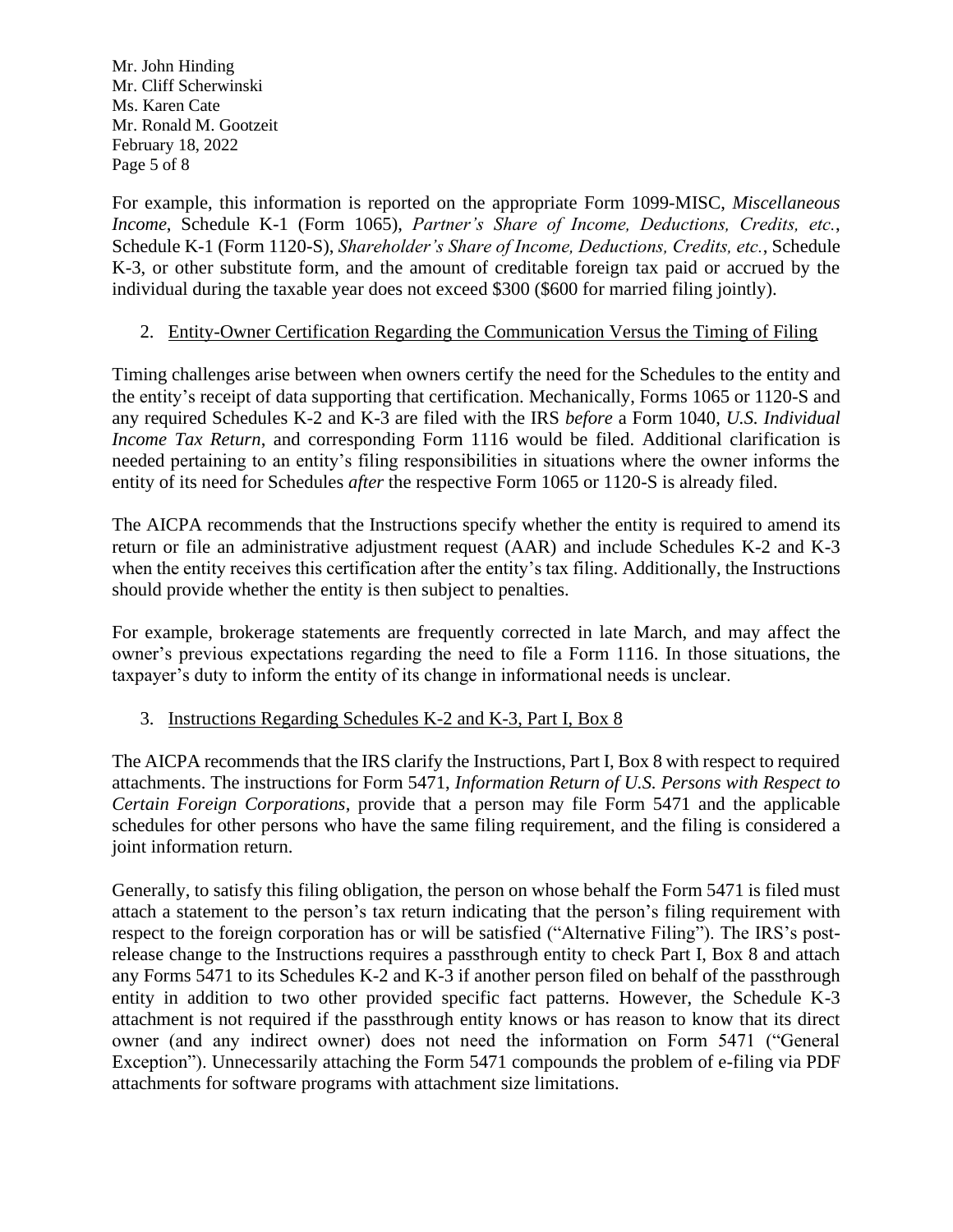Mr. John Hinding Mr. Cliff Scherwinski Ms. Karen Cate Mr. Ronald M. Gootzeit February 18, 2022 Page 6 of 8

Requiring Form 5471 attachments to Schedule K-2 when the passthrough entity meets the General Exception and provides the "filing on behalf" (FOB) statement would serve no benefit or detriment as it would not affect any owner's tax amount or filing obligation. Further, requiring Form 5471 attachments would impose an unnecessary hurdle and potentially further delay passthrough entity filings when using the Alternative Filing due to the general unavailability of the Form 5471 information until later in the tax year. If a passthrough entity meets the General Exception, the Instructions should clarify that a passthrough entity satisfies the Schedule K-2 attachment requirement if the passthrough entity includes the Alternative Filing with its return.

The Instructions should also clarify whether attaching a Form 5471 is needed if the passthrough entity is not required to file the form under the domestic constructive ownership exception.<sup>16</sup> For example, this exception could apply in structures involving tiered U.S. partnerships in which an upper-tier U.S. partnership is treated as owning a controlled foreign corporation (CFC) solely by reason of attribution from a lower-tier U.S. partnership that properly files a Form 5471 for the CFC. Under the constructive owner exception, the upper-tier U.S. partnership should not need to attach a Form 5471 because it is not required to file the Form 5471.

# **III.Additional Concerns Regarding the Paperwork Reduction Act (PRA)**

The Paperwork Reduction Act of 1995 ("PRA")<sup>17</sup> generally requires federal agencies to minimize information collection burdens on the public and also generally requires all federal agencies to obtain approval from the Office of Management and Budget (OMB).<sup>18</sup> Further, the OMB requires that "[t]o the extent feasible and appropriate, especially for complex or lengthy forms, agencies shall engage in advance testing of information collections, including federal forms, in order (1) to ensure that they are not unnecessarily complex, burdensome, or confusing, (2) to obtain the best available information about the likely burdens on members of the public (including small businesses), and (3) to identify ways to reduce burdens and to increase simplification and ease of comprehension."<sup>19</sup>

Each year, the IRS generally provides average time and cost estimates to allow taxpayers to assess their tax compliance burden and an opportunity to provide comments regarding items such as the accuracy of the agency's information collection burden time estimates and estimates of the associated costs to provide this information. For example, the IRS 2021 Form 1065 time and cost estimates are significantly reduced from the 2020 estimates; in particular, the average time and cost to prepare partnership returns are anticipated to be reduced approximately 60% and 30%, respectively:

<sup>16</sup> *See* Reg. § 1.6038-2(j)(2)(i).

<sup>&</sup>lt;sup>17</sup> P.L. 104-13.

<sup>&</sup>lt;sup>18</sup> The OMB approval process generally includes public comment.

<sup>19</sup> [Testing and Simplifying Federal Forms \(whitehouse.gov\).](https://www.whitehouse.gov/wp-content/uploads/legacy_drupal_files/omb/inforeg/inforeg/memos/testing-and-simplifying-federal-forms.pdf) *See also* [A Guide to the Paper Reduction Act.](https://pra.digital.gov/about/)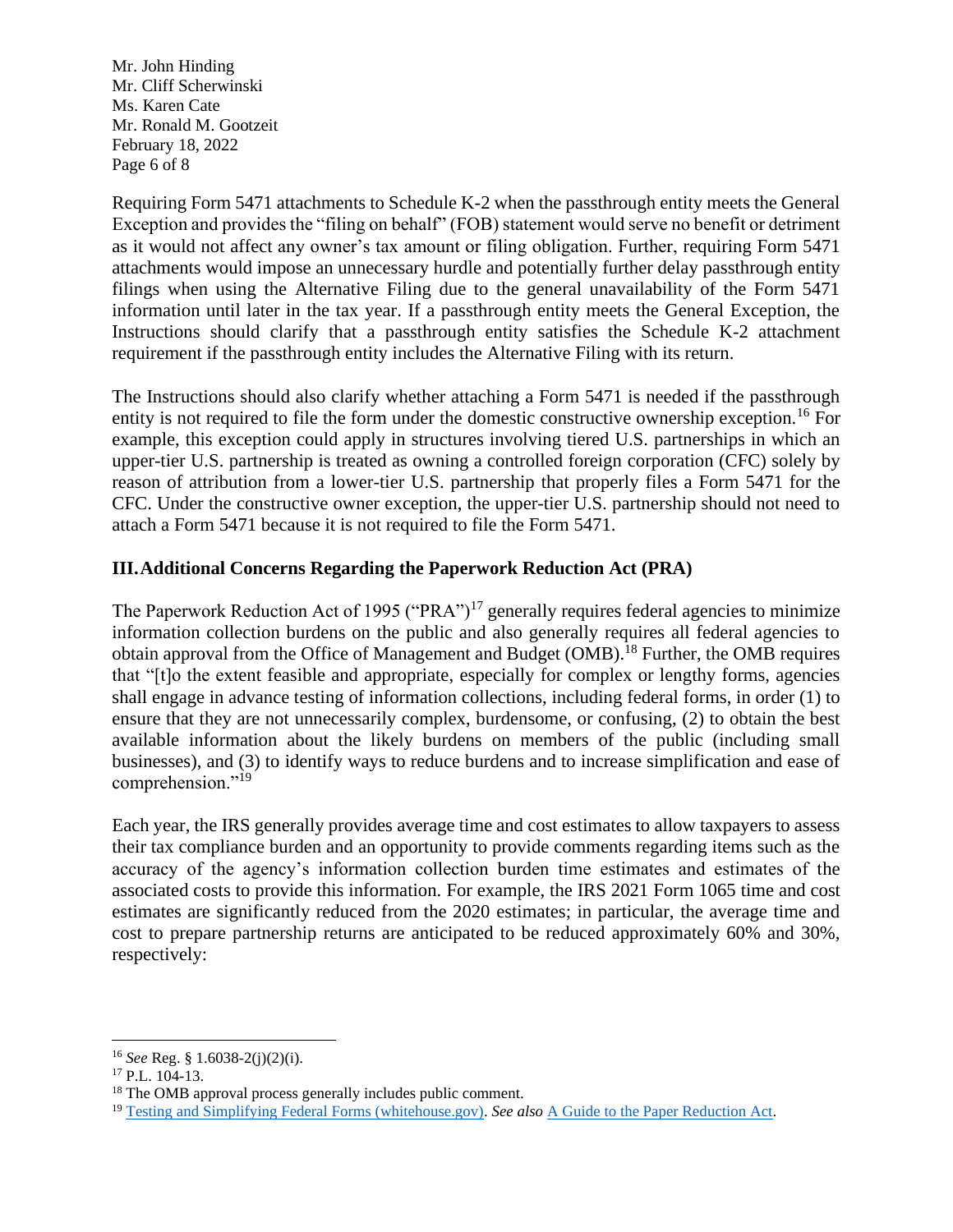Mr. John Hinding Mr. Cliff Scherwinski Ms. Karen Cate Mr. Ronald M. Gootzeit February 18, 2022 Page 7 of 8

#### **Estimates as of November 2021**

#### **Table 1-Taxpayer Burden for Partnerships**

| Forms 1065, 1066, and all attachments         |                                              |                             |                     |                                           |  |  |
|-----------------------------------------------|----------------------------------------------|-----------------------------|---------------------|-------------------------------------------|--|--|
| <b>Primary Form Filed or Type of Taxpayer</b> | <b>Total Number of Returns</b><br>(millions) | <b>Average Time (hours)</b> | <b>Average Cost</b> | <b>Average Monetized</b><br><b>Burden</b> |  |  |
| <b>All Partnerships</b>                       | 4.8                                          | 85                          | \$3,900             | \$7,900                                   |  |  |
| Small                                         | 4.5                                          | 75                          | \$2,800             | \$5,300                                   |  |  |
| Large*                                        | 0.3                                          | 245                         | \$20,600            | \$45,900                                  |  |  |

#### **Estimates as of October 2020**

#### **Table 1-Taxpayer Burden for Partnerships**

| Forms 1065, 1066 and all attachments          |                                           |                             |                     |  |  |
|-----------------------------------------------|-------------------------------------------|-----------------------------|---------------------|--|--|
| <b>Primary Form Filed or Type of Taxpayer</b> | <b>Total Number of Returns (millions)</b> | <b>Average Time (hours)</b> | <b>Average Cost</b> |  |  |
| <b>All Partnerships</b>                       | 4.5                                       | 290                         | \$5,800             |  |  |
| Small                                         | 4.2                                       | 270                         | <b>\$4,400</b>      |  |  |
| Large*                                        | 0.3                                       | 610                         | \$29,000            |  |  |

The Schedules K-2 and K-3 involve the application of complicated international rules and with regards to passthrough entity application there are further nuances<sup>20</sup> and uncertainty. As mechanical application and reporting begins, subsequent revisions of the Schedules and associated instructions may be necessary. The recent Schedules K-2 and K-3 guidance updates will likely result in an increase in the overall reporting burden, as opposed to a decrease.<sup>21</sup>

The expanded scope of the updated instructions did not account for the additional information reporting burden on taxpayers who are now required to file Schedules K-2 and K-3. As a result, the initially published Federal Register public notice and comment period required by the PRA pertaining to the Form 1065 and Form 1120-S is likely dramatically understated.<sup>22</sup> Consequently, the reporting burden initially provided to the public and OMB is likely no longer accurate due to the practical effect of the updated instruction changes, and therefore should be subject to another period of public notice and comment in the Federal Register to conform with the requirements of the PRA before the updated changes are implemented.

\* \* \* \* \*

The AICPA is the world's largest member association representing the accounting profession, with more than 428,000 members in the United States and worldwide, and a history of serving the public interest since 1887. Our members advise clients on federal, state, and international tax matters and

<sup>20</sup> *See, e.g.,* section 951 and section 958 (application of the 10% U.S. shareholder rules).

<sup>&</sup>lt;sup>21</sup> Fees for preparing these new Schedules increased by approximately 15-50% and require further reassessment in light of these updated changes.

<sup>22</sup> *See* [86 Fed. Reg. 51955](https://nam12.safelinks.protection.outlook.com/?url=https%3A%2F%2Fwww.federalregister.gov%2Fdocuments%2F2021%2F09%2F17%2F2021-20123%2Fproposed-collection-comment-request-for-forms-1065-1066-1120-1120-c-1120-f-1120-h-1120-nd&data=04%7C01%7CAlexander.Scott%40aicpa-cima.com%7Cd739a91ce3b04e37e28708d9f0b49eaa%7Cab44e261e3294327bbdd17a5478226a1%7C1%7C0%7C637805481738621731%7CUnknown%7CTWFpbGZsb3d8eyJWIjoiMC4wLjAwMDAiLCJQIjoiV2luMzIiLCJBTiI6Ik1haWwiLCJXVCI6Mn0%3D%7C3000&sdata=H7RHvRSt7q4Xlk04gW89ub0GmCVhLfijt53VKpM1Abk%3D&reserved=0) (Sept. 17, 2021).